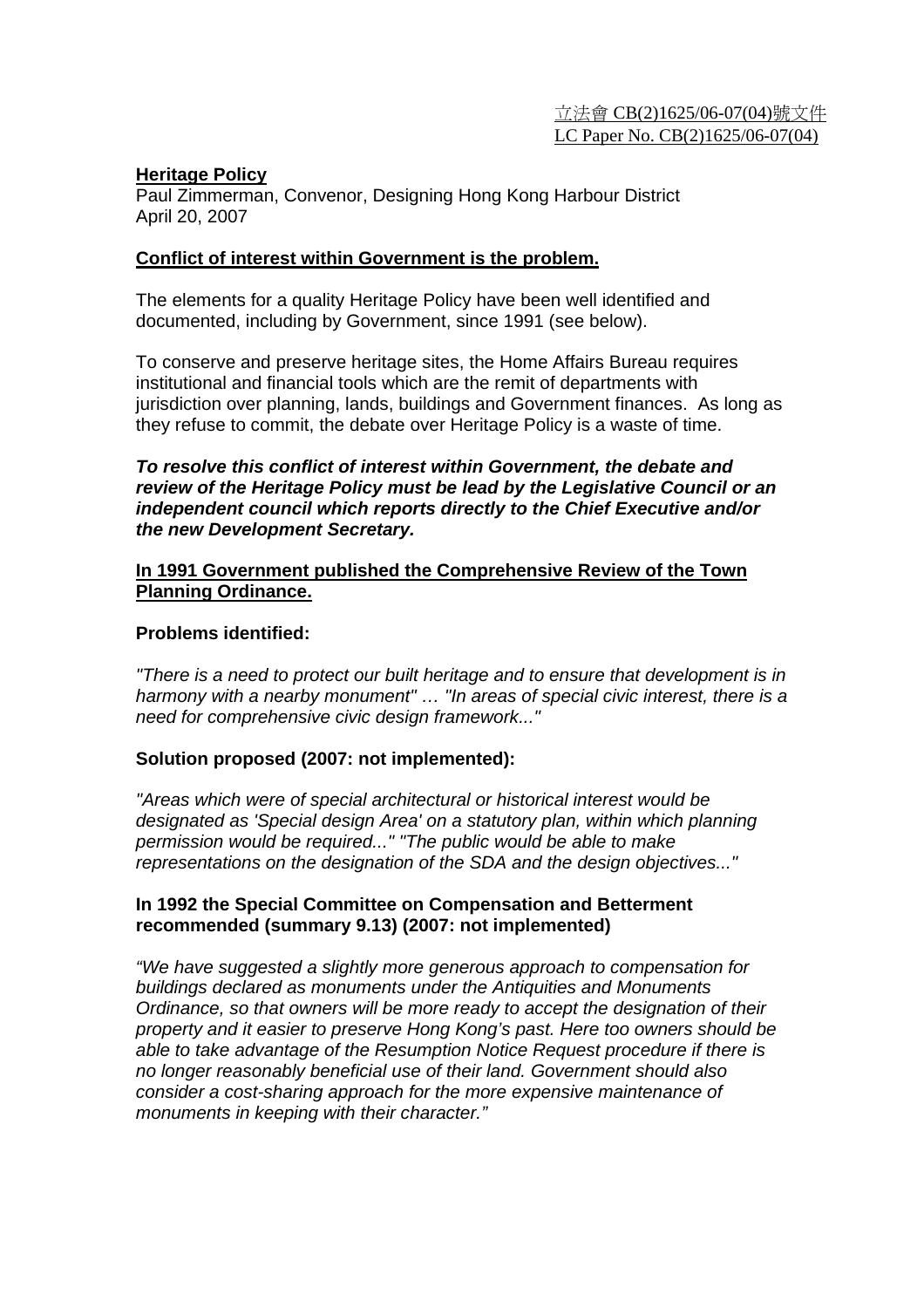# **Civic Exchange and Conservancy Association made detailed and practical recommendations in 2003 and 2004**

## **1. Creation of a dedicated, conservation authority with responsibility for nature and heritage conservation**

- Consideration of the most effective form of conservation authority, including the creation of ministerial positions, advisory committees or statutorily backed authorities;
- Consideration of the merits of amalgamating heritage conservation and natural conservation under one policy head;
- A review of each government department's working practices and their impact on heritage conservation;
- Establishment of regular inter-bureau and inter-departmental meetings aimed at coordinating matters of heritage conservation; and
- Creation of funding sources that are not linked to the political will of the government, such as a Conservation Trust Fund.

# **2. Establishment of a heritage conservation policy**

- Definitions of Hong Kong's heritage conservation principles and values, through the endorsement of ICOMOS;
- Protection of all facets of cultural heritage, not only structures and monuments;
- The creation of a Master Conservation Plan establishing quiding criteria and prioritization as well as the development of strategies to alleviate threats to conservation and benchmarks to measure progress;
- The creation of appropriate legislative backing to support the policy; and
- Re-definition of "public purpose" to include conservation objectives.

## **3. Creation of mechanisms to promote private sector participation in heritage conservation**

- Transfer of plot ratios (i.e. Transfer of Development Rights);
- Granting of further plot ratio in exchange for the creation of public amenities or the conservation of heritage sites;
- Land Swaps;
- Tradable development rights:
- Reduction of land premium payable to the government in return for the preservation of heritage sites;
- Contracts for the preservation and maintenance of heritage sites in return for development rights on adjacent sites;
- Extension of land resumption to cover heritage sites;
- Conservation easements in return for cash compensation.